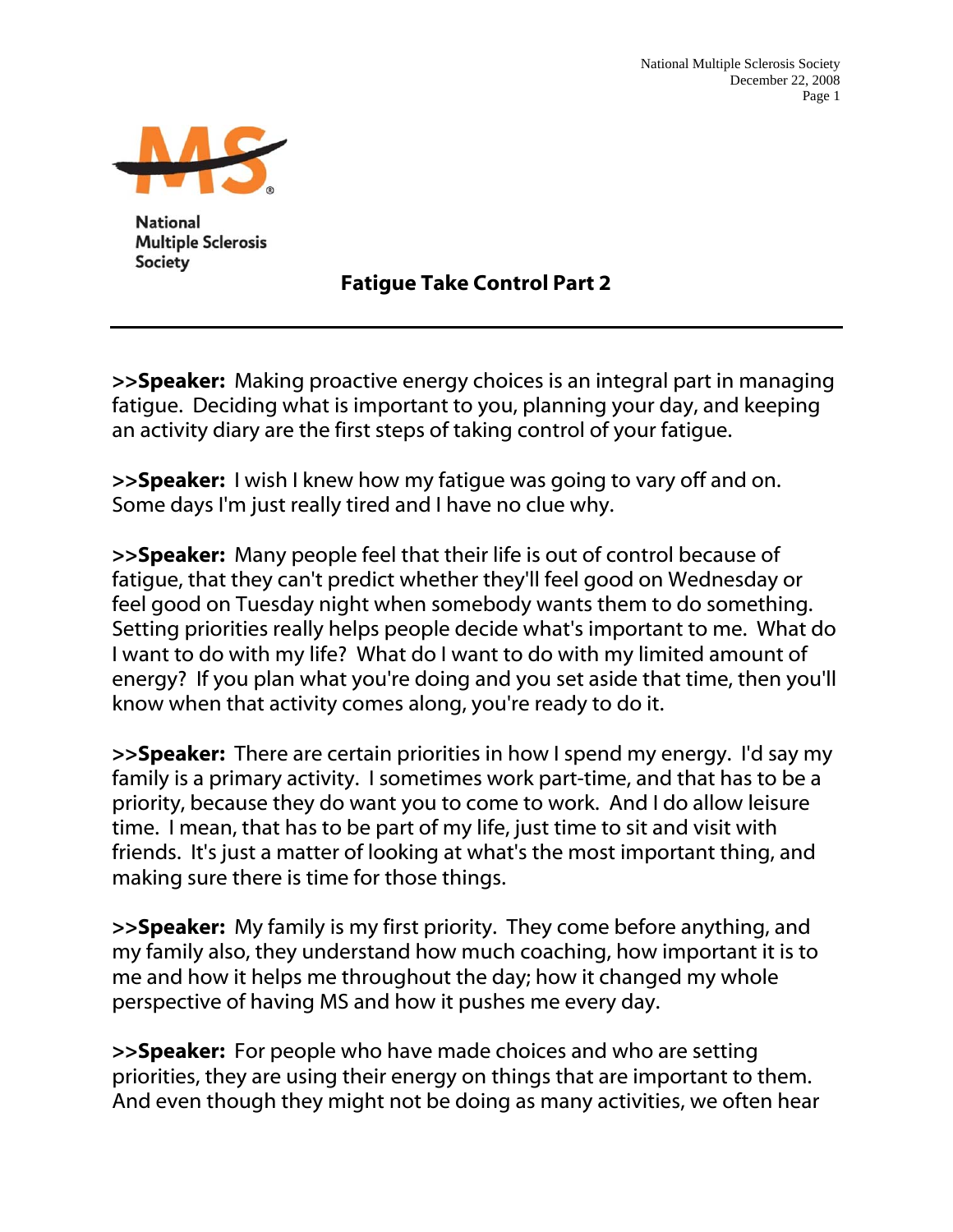them say, "I'm happy with what I'm doing now. My life is rich, my life is full of things that are important to me."

>>Speaker: Several years ago, when I first was introduced to the Multiple Sclerosis Center at OHSU, I got a new doctor and she put me right with a therapist. And I thought, oh, this is dumb. I don't want to go. You know, I know how to move and walk and all that. The woman, she talked to me and talked about what I did during the day, and when was my worst time for fatigue? And I just thought, oh, all the time. But she asked me to put together a diary. I said, "That's dumb."

And then my next appointment she asked me, "Did I do one?" And I said, "No." And she encouraged me to do that. So, I said, "Okay, I'll try it." And I did. I looked at how I felt different times of the day, and when it changed I wrote it down. I kept the diary for a few weeks, actually, and when I went back and read it, I realized there was a pattern in my notes, when my peak time for getting stuff done was, and when I was just too tired to move.

So, I looked at that and I started planning my calendar of my day based on the times when I had a lot of energy. And I realized it worked for me. It worked for me, and I never thought that something as simple as keeping track of how I felt during the day would make that much difference.

>>Speaker: An activity diary is a very useful tool, and generally I ask people to keep an activity diary for three to four days in a row and during periods where they're doing regular activities. So, if you work, trying to get at least one or two days of activity diary of working activities and maybe one or two diary days of things that you're doing at home. We all have habits, we all have ways that we've done things, and we tend to just go on doing them. And the activity diary brings them to consciousness, makes you aware of what you're doing.

>>Speaker: I've never recognized that there was such a pattern, and I would keep pushing and pushing. It didn't matter how tired I was. Sometimes I'd walk in my house after a day of work and I was just ready to collapse. But as soon as I changed to look at my peak times and tired times, now during my fatigue times, if I'm at work, that's when I answer phone calls, that's when I do my writing stuff, that's when I do reading that I have to do, or any paperwork that doesn't take a lot of energy.